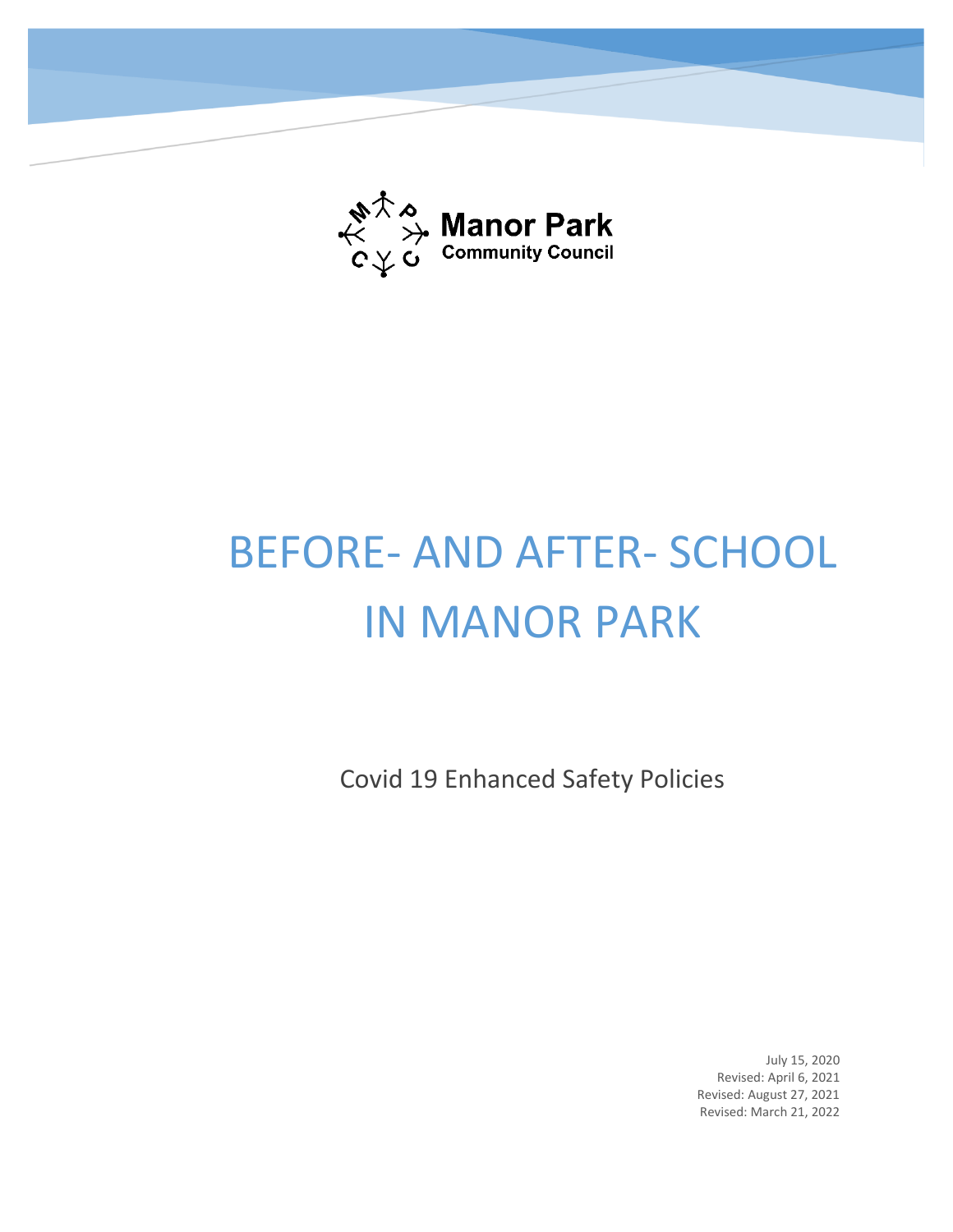# **'Before- and After- School in Manor Park'**

#### **COVID-19 REOPENING POLICIES**

**Coronavirus disease 2019** (**COVID-19**) is an [infectious disease](https://en.wikipedia.org/wiki/Infectious_disease) caused by [severe](https://en.wikipedia.org/wiki/Severe_acute_respiratory_syndrome_coronavirus_2)  [acute respiratory syndrome coronavirus 2.](https://en.wikipedia.org/wiki/Severe_acute_respiratory_syndrome_coronavirus_2) Common symptoms include [fever,](https://en.wikipedia.org/wiki/Fever) [cough](https://en.wikipedia.org/wiki/Cough) and [shortness of breath.](https://en.wikipedia.org/wiki/Shortness_of_breath) Other symptoms may include muscle aches, [fatigue,](https://en.wikipedia.org/wiki/Fatigue) headache, sore throat, runny nose, and [loss of smell](https://en.wikipedia.org/wiki/Anosmia) and [taste.](https://en.wikipedia.org/wiki/Ageusia) The virus typically spreads by droplets through coughing and sneezing, personal contact with an infected person, or touching an infected surface and then the face ‐ mouth, nose, or eyes.

The Ministry of Education and Ottawa Public Health provided all childcare operators with strict enhanced policies and procedures for the safe re-opening of childcare centres. In addition to the added responsibilities of our management team and our frontline educators, our families will need to follow the new protocols in order to keep everyone as safe as possible. Operators will be notified by the appropriate authorities when these protocols can safely be lessened and/or lifted and this information will then be shared with our families along with our

'Before- and After- School in Manor Park' has developed policies and procedures to comply with the Ministry of Education requirements. This document has been designed for use in conjunction with the Child Care Licensing Manual, the CCEYA and its regulations and the existing 'Before- and After- School in Manor Park' Policy and Procedures Manual. While the focus of this guidance document is on the new health, safety and operational measures that are required in order to safely re-open child care, please note that every effort will be made to uphold the welcoming and caring environment that child care provides for children and families.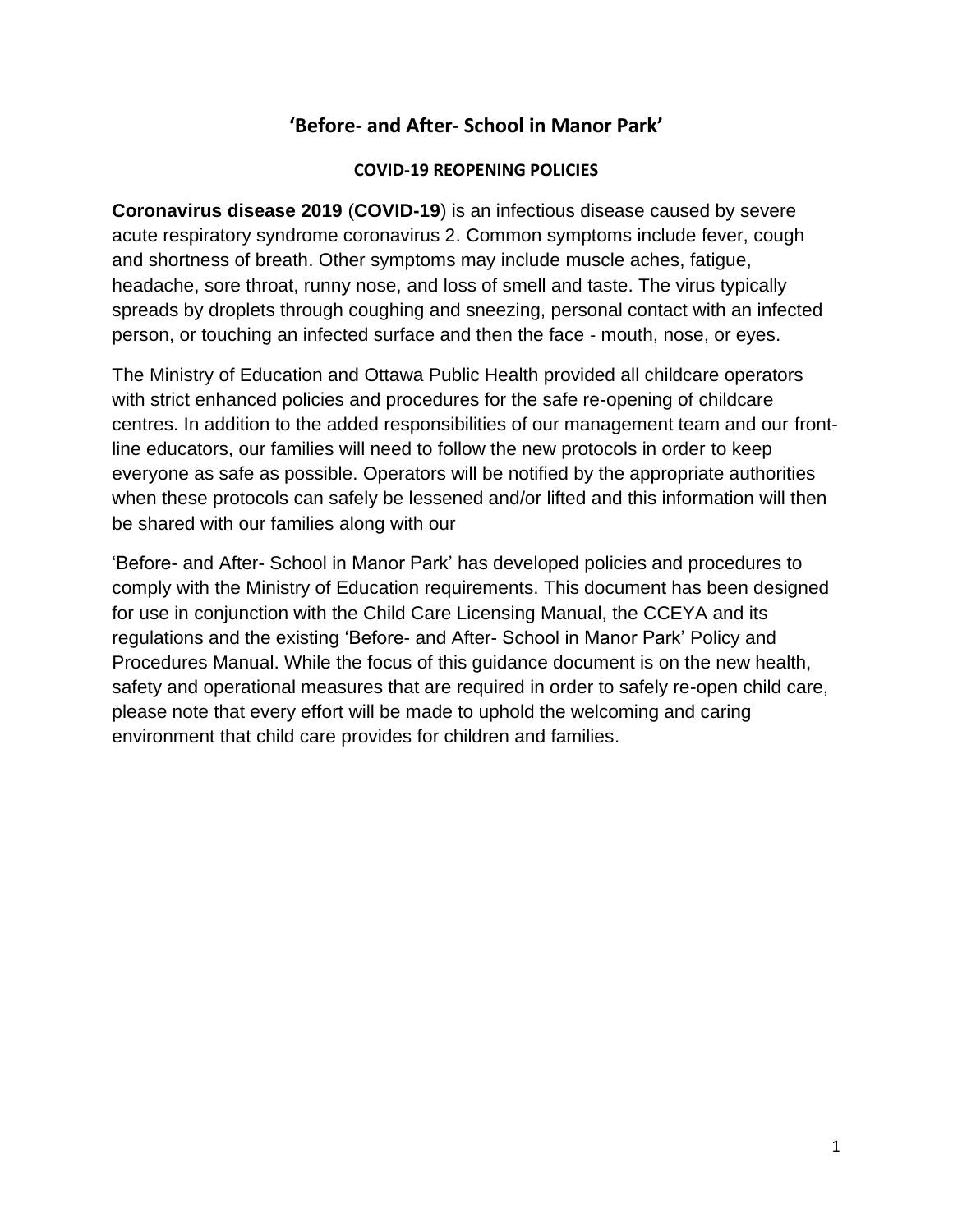# **Protocols for the Safe Re-opening of 'Before- and After- School in Manor Park'**

#### Licensing Requirements

Licencees will be required to be amended, if necessary, to ensure director approvals and conditions on the licence align with new restrictions. "Before- and After- School in Manor Park' will not require any amendments at the current time.

#### **Inspections**

Ministry staff will conduct in-person monitoring and licensing inspections of childcare centres where necessary.

Ministry staff must:

- be screened prior to entering the premises following the protocol
- wear personal protective equipment
- Ministry staff will use technology (e.g., telephone, video conferencing) to complete virtual monitoring and licensing inspections where appropriate.

#### Group sizes for Re-opening

- Cohorts are no longer required.
- Ratios will remain the same as outlined in the CCEYA 1:12 for kinders and 1:15 for school age.
- Adequate staffing will be scheduled so that another educator does not need to enter a cohort for the purposes of covering breaks. In the event that another educator may be requested to cover in a cohort, (sudden staff illness, etc.) that educator will maintain social distancing and wear a face mask and face shield.

# **Staffing**

Each cohort will consist of:

- Kinders Educator A works 2:45 PM 6:00 PM, Educator B works 3:30 PM-6:00 PM
- School Age- Educator A works 2:45 PM 6:00 PM, Educator B works 2:45 PM-6:00 PM

The Management Team will consist of the Supervisor and two Designates. Every effort will be made to have a management team member available for the full opening hours of the day.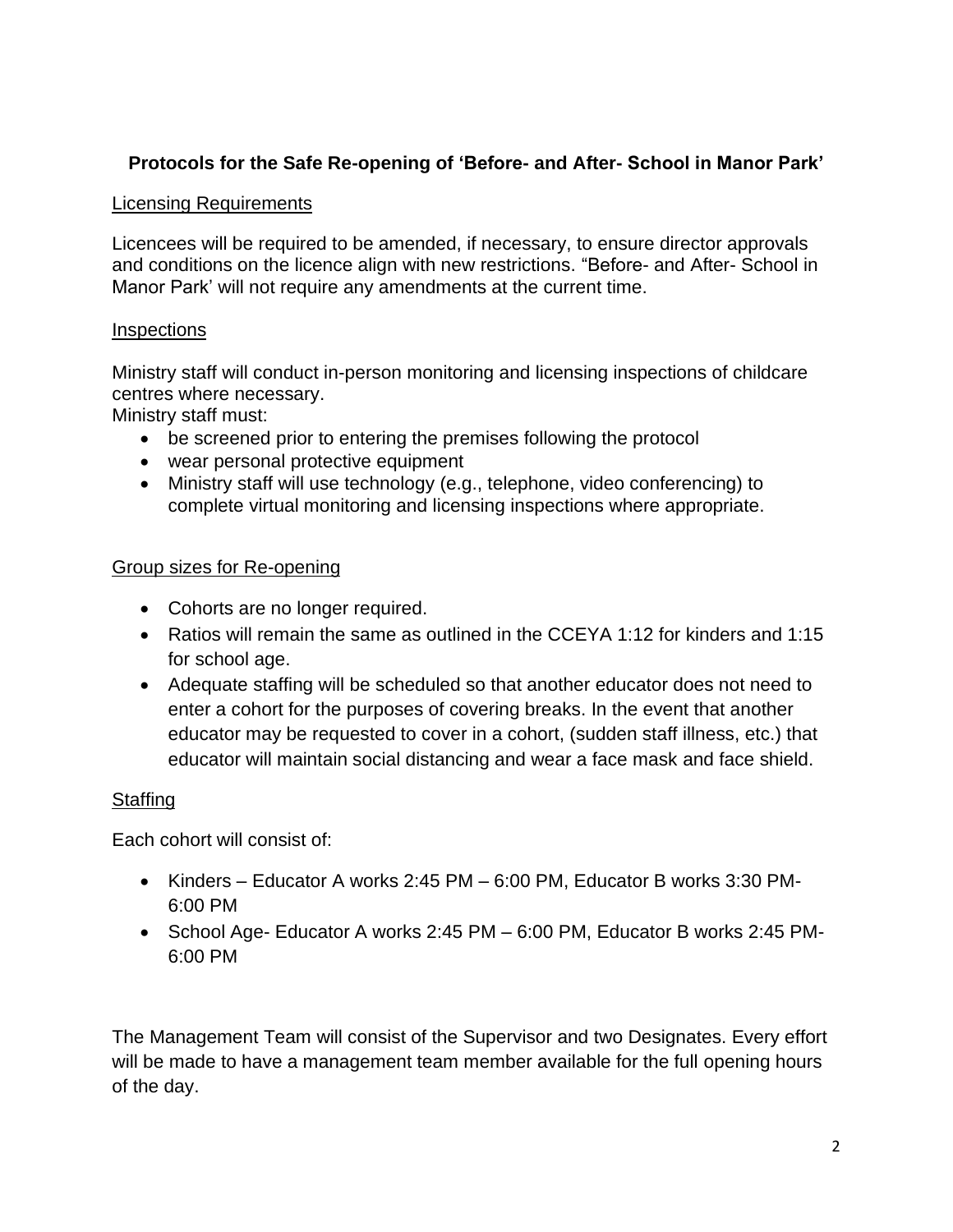- Management team A works 7:00 am- 9:00 am and facilitates drop off procedures, ensuring Daily Active Screening has been completed for each staff and child entering the school.
- Management team  $B -$  Staff 1 works 2:30 pm  $-6:00$  pm, staff 2 works 3:30 pm-6:00pm and assists with pick up procedures, including ensuring children are brought to their guardian at pick- up time.

Supply staff will be assigned to a specific cohort for the whole week, when possible and if necessary. Certification requirements in First Aid training including Infant and Child CPR remain the same. Requirements for Vulnerable Screening processes remain the same with the exception that any new VSC from staff where the fifth anniversary of the staff's most recent VSC falls within the emergency period will be extended until 60 days after the emergency period ends. All staff will be trained through the Red Cross Preventing Disease Transmission program.

#### Working with the Local Public Health

While the Ministry of Education is providing guidance on how to operate childcare during the COVID-19 pandemic, child care centres must follow the advice of local public health officials when establishing health and safety protocols, including how to implement the provincial direction. Licensees are permitted to adopt their own internal policies.

#### Health and Safety Protocols

'Before- and After- School in Manor Park' has developed policies and procedures outlining our health and safety protocols which include directions set out by the local public health, and how the childcare setting will operate during and throughout the recovery phase following the pandemic. 'Before- and After- School in Manor Park' will submit an attestation to the Ministry that confirms new policies and procedures have been developed and reviewed with all employees.

#### Enhanced cleaning and disinfecting policies and procedures

'Before- and After- School in Manor Park' will utilize an enhanced daily cleaning practice to ensure a sanitary environment for children, families and staff.

Staff will wipe down high touch surfaces before entering a classroom.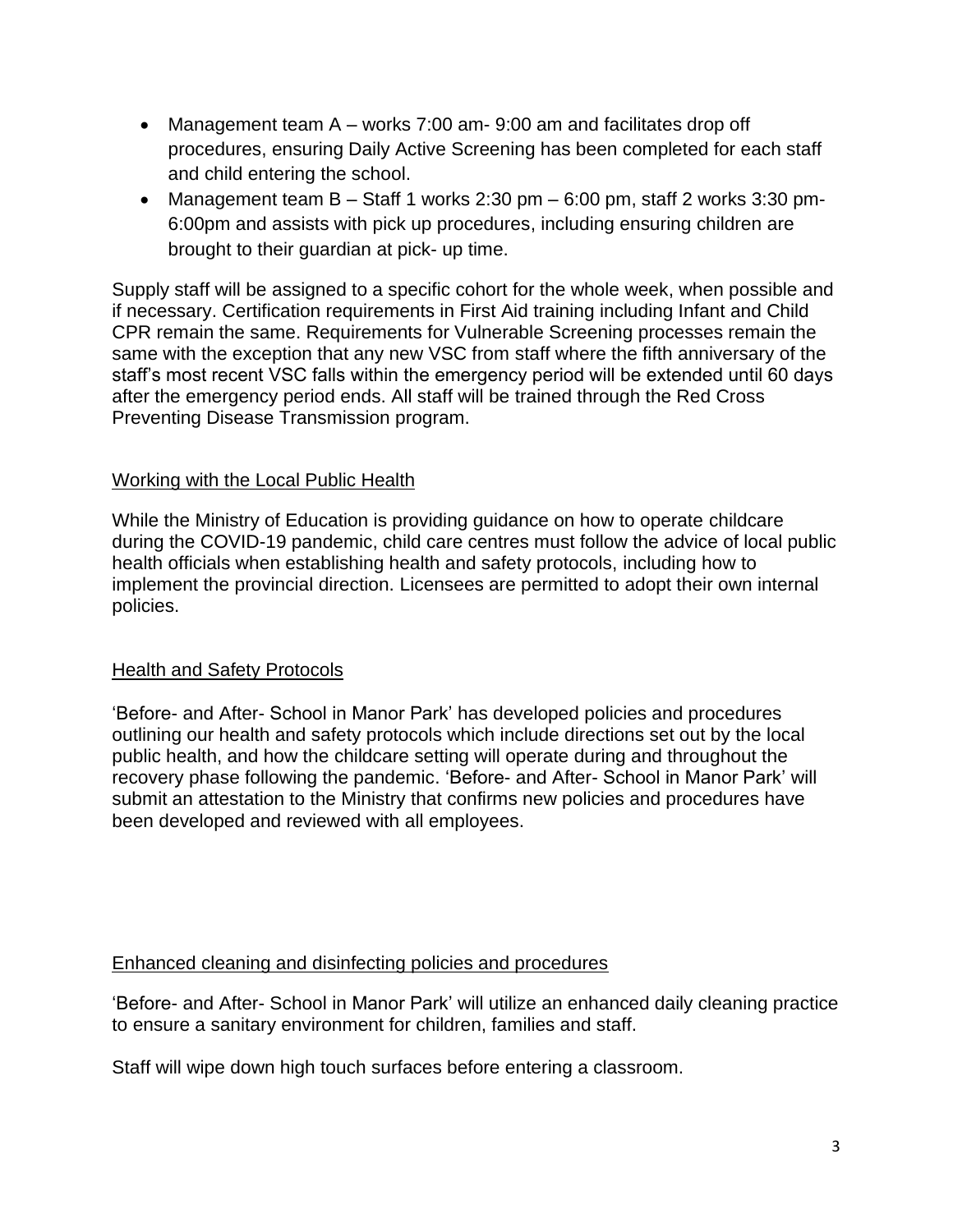We will be required to adhere to the following cleaning and disinfecting procedures.

# **Definitions**

**Cleaning**: refers to the physical removal of foreign material (i.e. dust, soil) and organic material (i.e. blood, secretions, microorganisms). Cleaning removes, rather than kills microorganisms. Warm water, soap and mechanical action (i.e. wiping) is required to clean surfaces. Rinsing with clean water is required to complete the cleaning process to ensure the soap film is removed.

**Disinfecting:** describes a process completed after cleaning in which a chemical solution is used to kill most disease-causing microorganisms. To be effective, disinfectants must be left on a surface for a period of time (contact time). Contact times are generally prescribed by the product manufacturer. Any items children may come into contact with, requires a final rinse after the required contact time is observed.

# **Procedures**

All cleaning products must be out of reach of children, labelled, and must have a Safety Data Sheet. (SDS). The centre will supply nitrile gloves to Educators when using these cleaning products.

# **Cleaning**;

- Use soap and warm water to clean visibly soiled surfaces
- Rinse the surface with clean water (warm to tepid temperature) to ensure soap is removed

# **Disinfecting**:

• For general environmental disinfection of high touch surfaces, large toys and equipment that cannot be immersed in a bleach disinfectant solution use a ready to use solution, provided by the OCDSB.

**Rinse after contact time is complete – spray with a clean water bottle** 

- For all other toy cleaning & disinfecting, immerse fully in a bleach solution. **Contact time for bleach is 10 minutes. Rinse after contact time is complete – either immerse in clean water or spray with a clean water bottle**
- Let the surface air dry

# **Cleaning and Disinfection Frequency Requirements**

**A. Clean and disinfect frequencies for surfaces and item**s: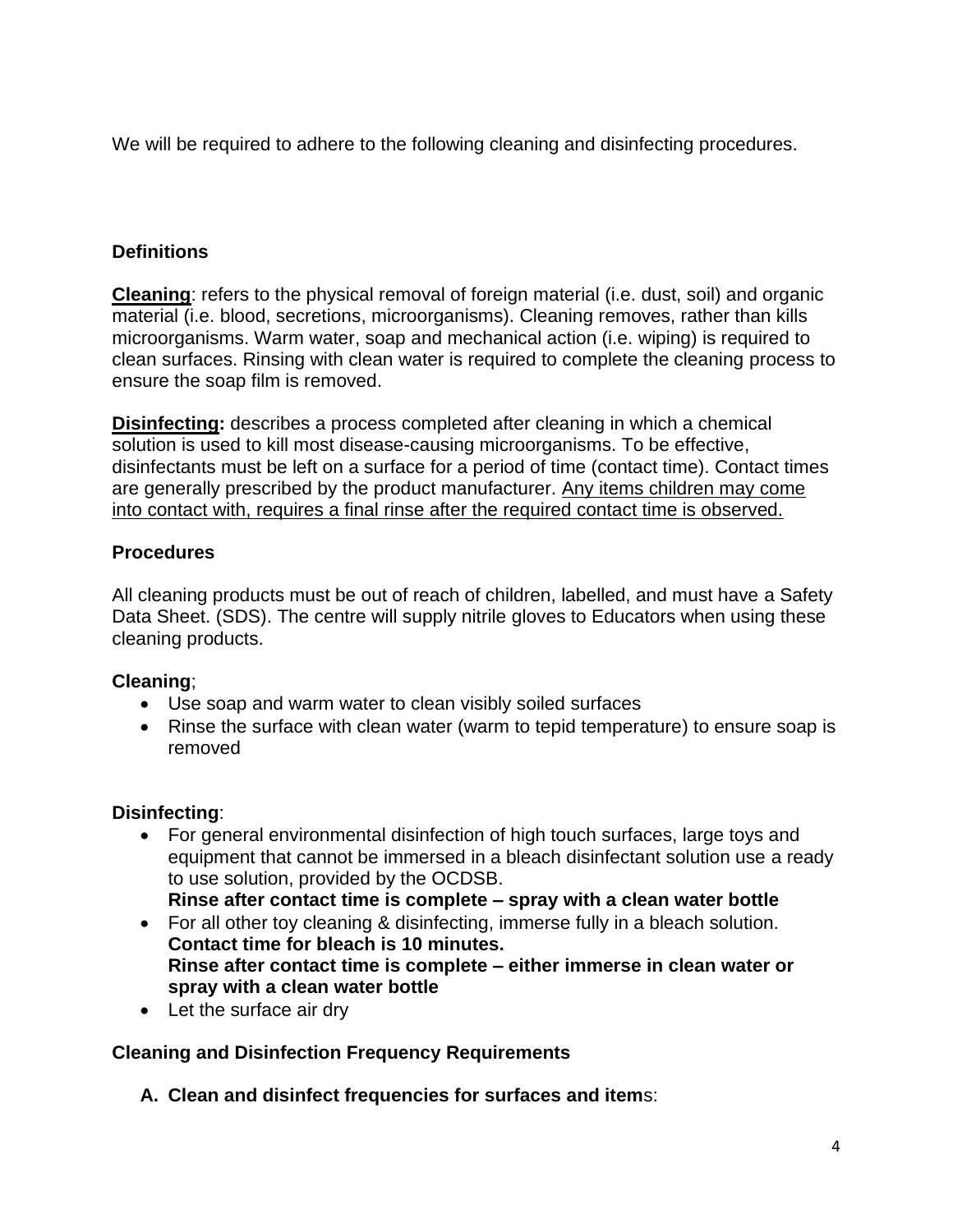Cleaning and disinfecting routines must be increased for the following, as the risk of environmental contamination is higher:

- ➢ Tables and countertops: must be cleaned and disinfected before and after each use
- $\triangleright$  Spills must be cleaned and disinfected immediately
- ➢ Washrooms: staff and children washroom areas must be cleaned and disinfected after every use: toilets, sink, toilet handles, light switch, door handles.
- $\triangleright$  Floors: cleaning and disinfecting must be performed as required, i.e., when spills occur.
- **B. High**‐**touch surfaces**: any surfaces that have frequent contact with hands(e.g., light switches, shelving, containers, hand rails, door knobs, sinks toilets etc.,) should be cleaned as often as necessary (e.g., when visibly dirty or contaminated with bodily fluids)
	- (a) When you enter the room
	- (b) When you leave the room

# **C. Clean and disinfect daily**:

- ➢ Low‐touch surfaces (any surfaces that have minimal contact with hands), must be cleaned and disinfected daily (e.g. Window ledges, doors, sides of furnishings table legs, chairs etc.) This will be done by OCDSB Custodians.
- $\triangleright$  Carpets are to be vacuumed daily and/or when the rooms are available by OCDSB custodians.

# **D. Clean and disinfect as required**:

Blood/Bodily Fluid Spills: Using the steps outlined below, the surface must be cleaned first then disinfected:

1. Isolate the area around the spill so that no other objects/humans can be contaminated

2. Gather all supplies, perform hand hygiene, and then put on single-use nitrile gloves

3. Scoop up the fluid with disposable paper towels (check the surrounding area for splash/splatter) and dispose of in separate garbage bag

- 4. Clean the spill area with detergent (soap), warm water and single-use paper towels
- 5. Rinse to remove detergent residue with clean water and single-use paper towel
- 6. Discard used paper towels and gloves immediately in a tied plastic bag
- 7. Spray the disinfectant spray bottle solution in and around the spill area and allow for the appropriate disinfecting contact time (5 minutes)
- 8. A final rinse is required if children come into contact with the area
- 9. Remove gloves as directed and discard them immediately
- 10. Perform hand hygiene as directed

If the spill includes broken glass, ensure a brush and dustpan is used to pick it up and discard. Disinfect the brush and dustpan after use. NEVER use your hands to clean up the glass. You may also call for a custodian to assist.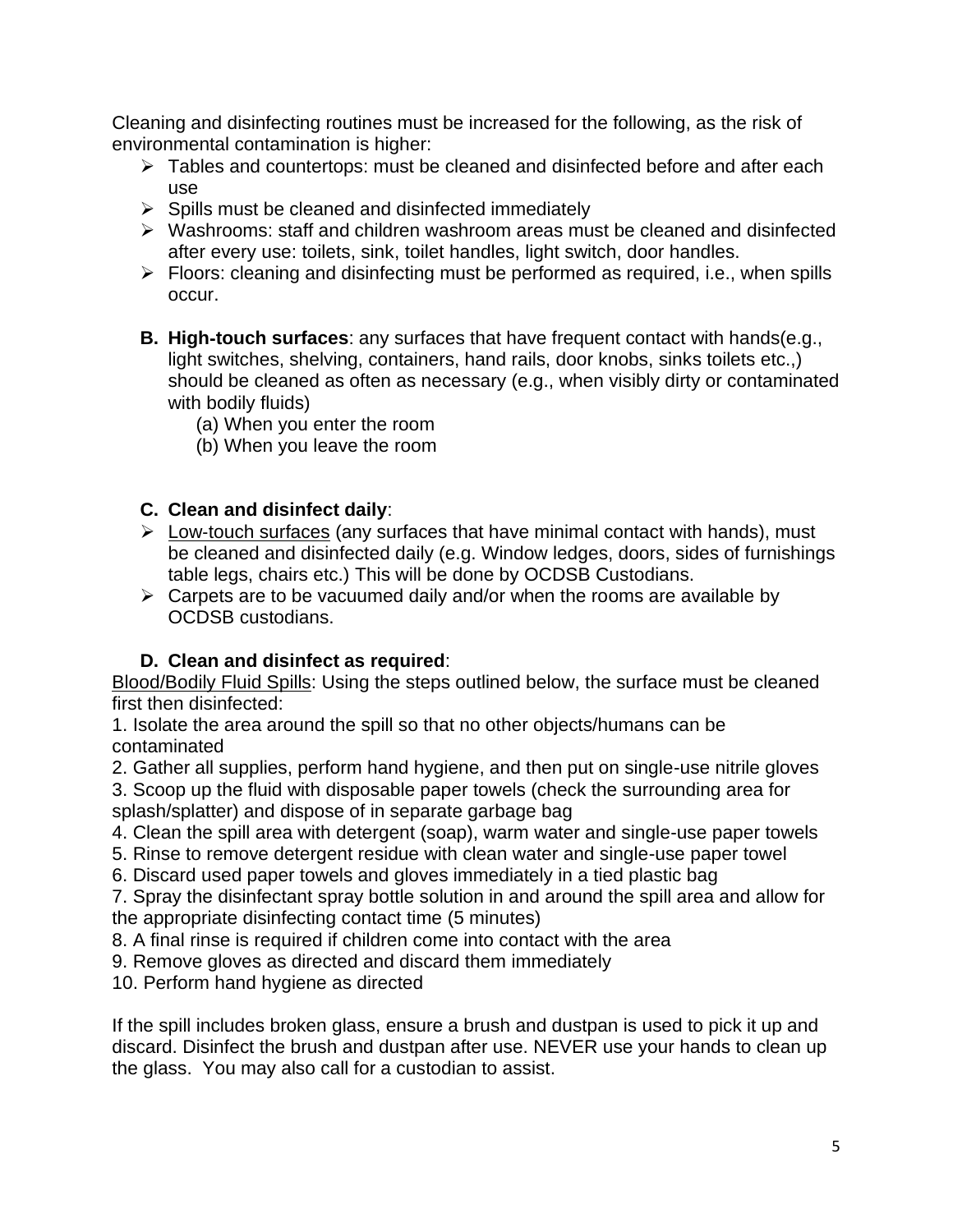# **E. Additional Infection Prevention and Control Practices for Hygiene Items**

- Water Bottles must be individually labelled and stored separately (not touching each other), they must not be shared among children.
- Mouthed toys should be cleaned and disinfected immediately after a child uses it or placed in the 'dirty toy bin' to be cleaned at a later time.

# **Gloves and Hand Hygiene**

Hand hygiene shall be practised before applying and after removing gloves. Gloves shall be removed and discarded after each use.

• Gloves are single use only and must be task specific such as assisting with bathroom routines.

Note: remove gloves from wrist and peel inside out prior to disposal in a safe and secure location which cannot be accessed by children.

# **Glove Use**

Gloves should be worn when it is anticipated that hands will come into contact with mucous membranes, broken skin, blood, bodily fluids, secretions, and excretions. Gloves do not replace the need for proper hand hygiene.

Disposable gloves should be used for:

- Assisting with bathroom routines (each child is 1 use and then gloves changed proper hand hygiene needs to be exercised with glove use)
- Clearing and disinfecting toys

# **Gloves when Cleaning/Disinfecting**

'Before- and After- School in Manor Park' will provide staff with the necessary gloves/protective equipment when required to mix bleach for the purpose of cleaning or disinfecting – gloves, goggles and protective aprons will be supplied. Also, employees must wear gloves when immersing toys in diluted disinfectant when toy washing

# Guidance on the Use of Masks and Personal Protective Equipment (PPE)

'Before- and After- School in Manor Park has adopted a mask policy and participants are required to wear a mask:

- In the screening/drop off, pick up area
- Educators and all other MPCC staff will wear masks at all times.
- Children in Kindergarten- grade 6 will be required to wear masks indoors.
- "Before- and After- School in Manor Park' has created a spill kit, which includes masks, gloves, gowns, goggles and a disposable bag for use when cleaning and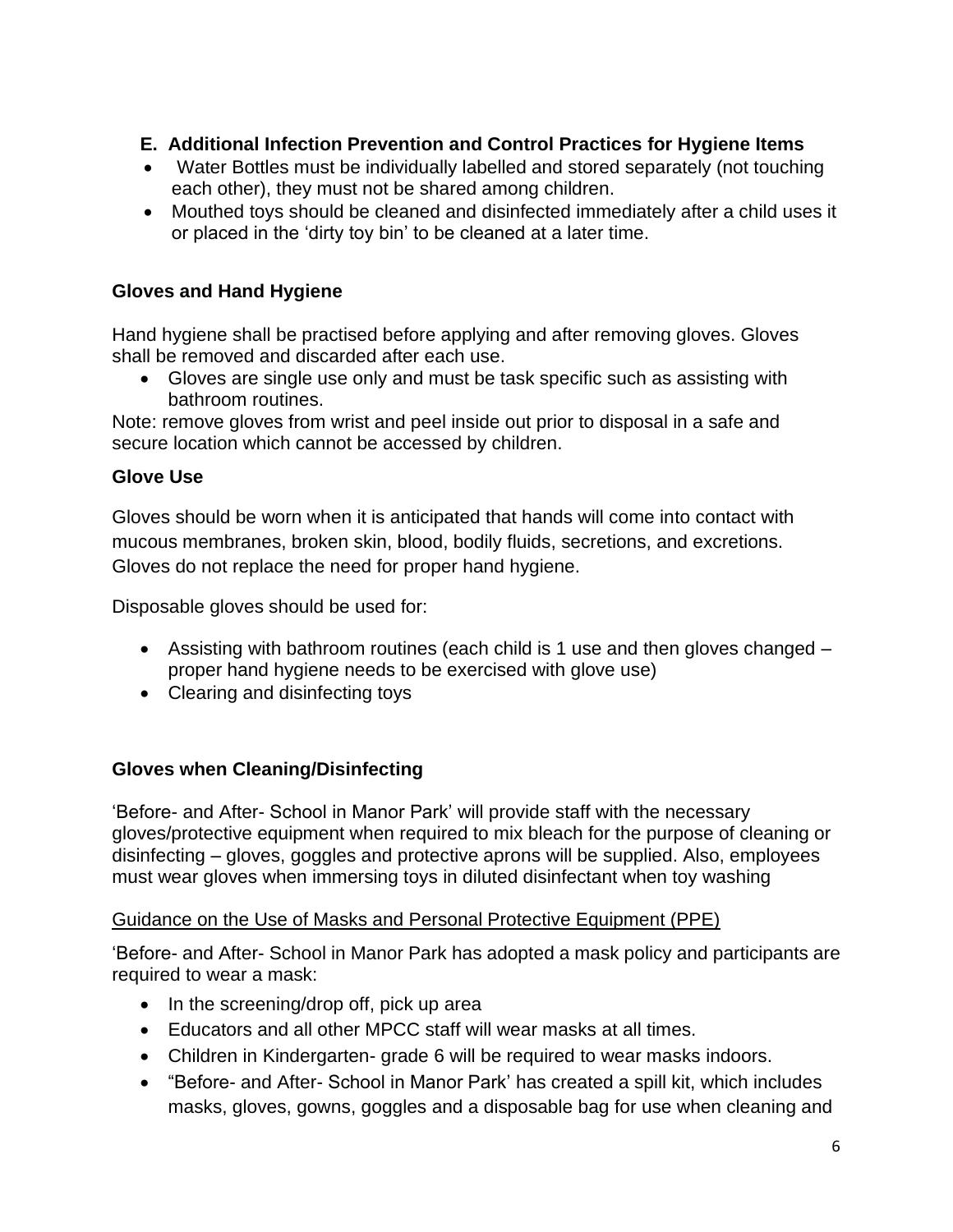disinfecting blood or bodily fluid spills if there is a risk of splashing. This bag can be found in the cohorts backpack.

- When caring for a sick child or a child showing symptoms of illness. Isolation kits, which include masks, gloves, gowns and goggles have been prepared for the isolation rooms for caring for sick children. If a child in a cohort is unwell, staff will use walkie talkies to call the Designate to remove the child from the cohort if a second staff is not available.
- When wearing a mask, staff shall wash hands before donning the mask and before and after removing the mask.

There is evidence that supports the effective use of masks when social distancing cannot be maintained and 'Before- and After- School in Manor Park' supports the use of masks for daily interaction with the children.

#### Recommended Training Videos

The Seven Steps of Handwashing <https://www.publichealthontario.ca/en/videos/7-steps-handhygiene> Putting on Gloves <https://www.publichealthontario.ca/en/videos/ipac-gloves-on> Putting on Mask and Eye Protection <https://www.publichealthontario.ca/en/videos/ipac-maskeyes-on> Taking off Mask and Eye Protection <https://www.publichealthontario.ca/en/videos/ipac-maskeyes-off> Taking off a Gown and Gloves <https://www.publichealthontario.ca/en/videos/ipac-gowngloves-off> Putting on Full PPE <https://www.publichealthontario.ca/en/videos/ipac-fullppe-on> Taking off Full PPE <https://www.publichealthontario.ca/en/videos/ipac-fullppe-off>

# Hand Hygiene

'Before- and After- School in Manor Park' will ensure that all staff maintain proper hand hygiene to minimize the spread of germs and contamination. Staff will also ensure that all children maintain proper hygiene and provide additional opportunities throughout the day for handwashing routines with the children.

Hand Hygiene is a general term referring to any action of hand cleaning. Hand hygiene relates to the removal of visible soil and removal or killing of transient microorganisms from the hands. Hand hygiene may be accomplished using soap and running water or a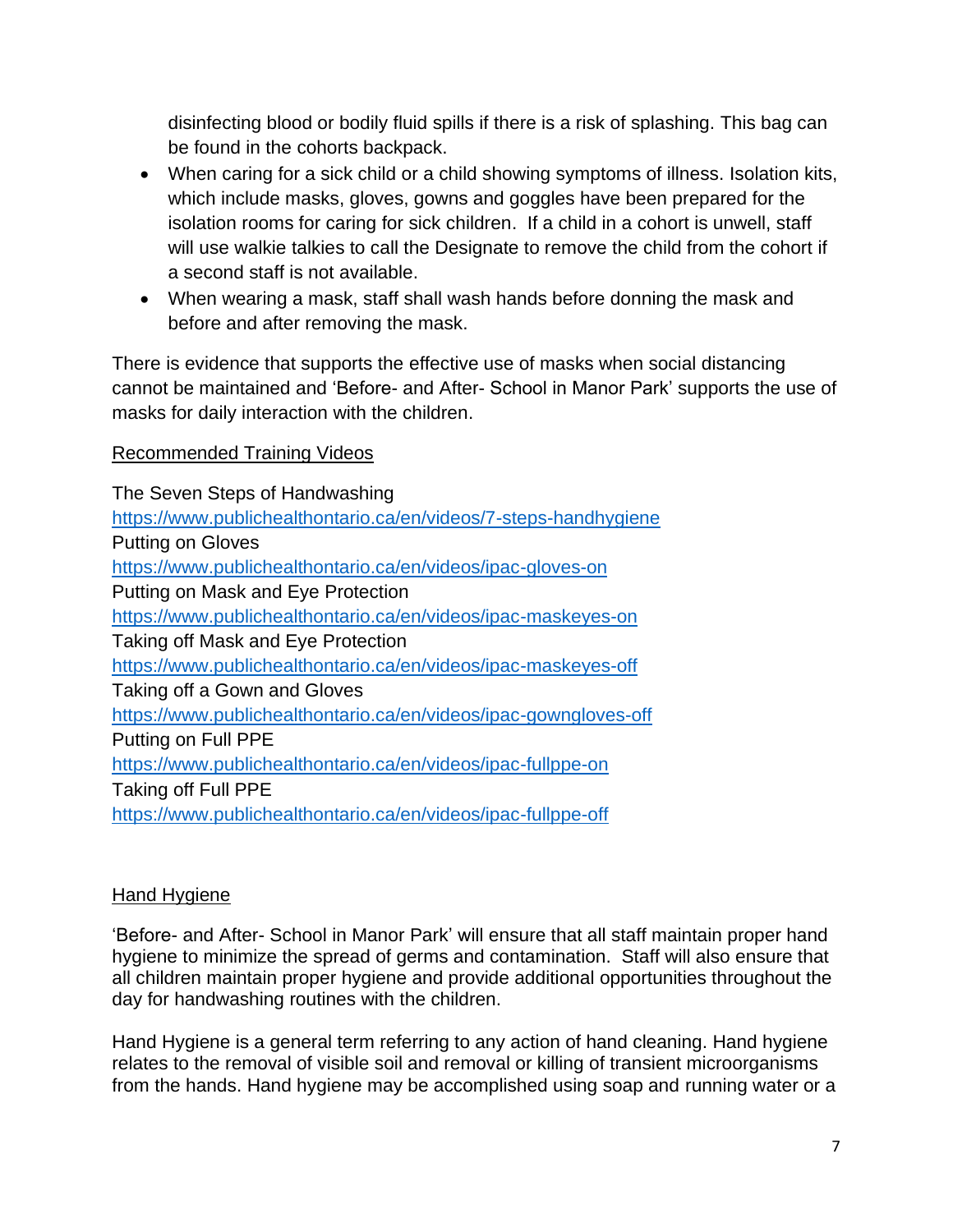hand sanitizer (60-90% alcohol based). Hand washing with soap and running water must be performed when hands are visibly soiled.

Hands carry and spread germs. Touching your eyes, nose, mouth or sneezing or coughing into your hands may provide an opportunity for germs to get into your body or spread to others. Keeping your hands clean through good hygiene practice is one of the most important steps to avoid getting sick and spreading germs.

### Staff will implement strict heightened hand washing practices:

Alcohol based hand sanitizer may be used when hand washing is not possible but washing with soap and water is preferable. Hands should be cleaned using soap and water or hand sanitizer before and after:

- Entering the school (starting a shift) Staff will use hand sanitizer at the front screening desk.
- Before and after direct physical contact with children
- After each transition within the building, whenever possible (there will be a bottle of hand sanitizer in each cohort backpack and at entrances to the school)
- Handling and eating food
- Handling animals
- Touching a cut or open sore
- Assisting with bathroom routine
- Accessing the bathroom
- Handling soiled laundry, dishes, toys or other items
- Coming into contact with bodily fluids
- Coming into contact with any soiled/mouthed items
- Sneezing, coughing, or blowing your nose
- Glove use
- Before and after giving medication (i.e. inhalers)
- Outdoor play
- Handling garbage
- Exiting the school (completing a shift)

**When hands are visibly soiled, follow these steps for cleaning hands (staff and children – staff will supervise all children's hand washing procedures):** Staff will remove jewelry before washing hands, it is preferred that jewelry not be worn to the program, if possible.

- Wet hands
- Apply soap
- Lather for at least 20 seconds (Timers are available for each cohort). Rub between fingers, back of hands, fingertips, under nails, don't forget your thumbs!
- Rinse well under running water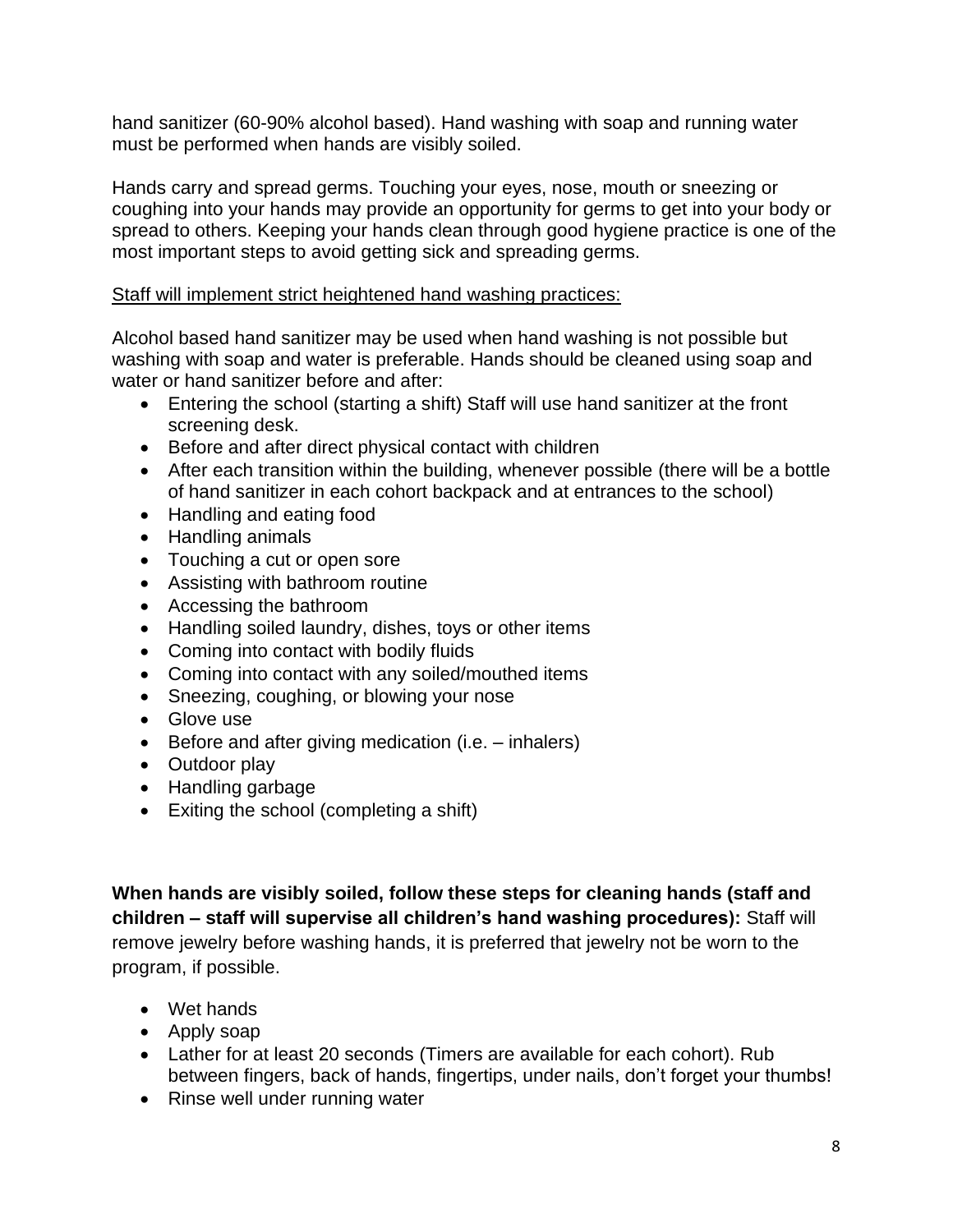- Dry hands well with paper towel
- Turn taps off with paper towel

When hands are not visibly soiled and handwashing is not available, staff will follow these steps for cleaning hands:

- Apply hand sanitizer (60-90% alcohol-based)
- Rub hands together for at least 15 seconds
- Work sanitizer between fingers, back of hands, fingertips, and under nails.
- Rub hands until dry

Hand sanitizer cannot be used for children without parental/guardian permission and only done so under adult supervision.

# **Covering Your Cough Procedure**

Germs, such as influenza, Covid-19 and cold viruses, are spread by coughing and/or sneezing. When you cough or sneeze on your hands, your hands carry and spread these germs. If someone is exhibiting symptoms including coughing and sneezing, they should be excluded from the program.

Attempt to keep your distance (preferably more than 2 metres/6 feet) from people who are coughing or sneezing.

Follow these steps to stop the spread of germs:

- If you have a tissue, cover your mouth and nose when you cough, sneeze or blow your nose.
- Put used tissues in the garbage.
- If you don't have a tissue, cough or sneeze into your sleeve, not in your hands
- Encourage children to learn to cough or sneeze into their sleeve
- Clean your hands with soap and water or hand sanitizer (60-90% alcohol-based) regularly and after using a tissue on yourself or others

# Vaccination Policy

The MPCC requires that all staff and volunteers be fully vaccinated, including all available boosters. MPCC recognizes that licensed child care is an essential service and as such, children participating in our licensed child care programs are not required to be vaccinated against Covid 19.

# Space Set-Up and Physical Distancing

The Ministry recognizes that physical distancing between children in a childcare setting is difficult and encourages childcare staff to maintain a welcoming and caring environment for children.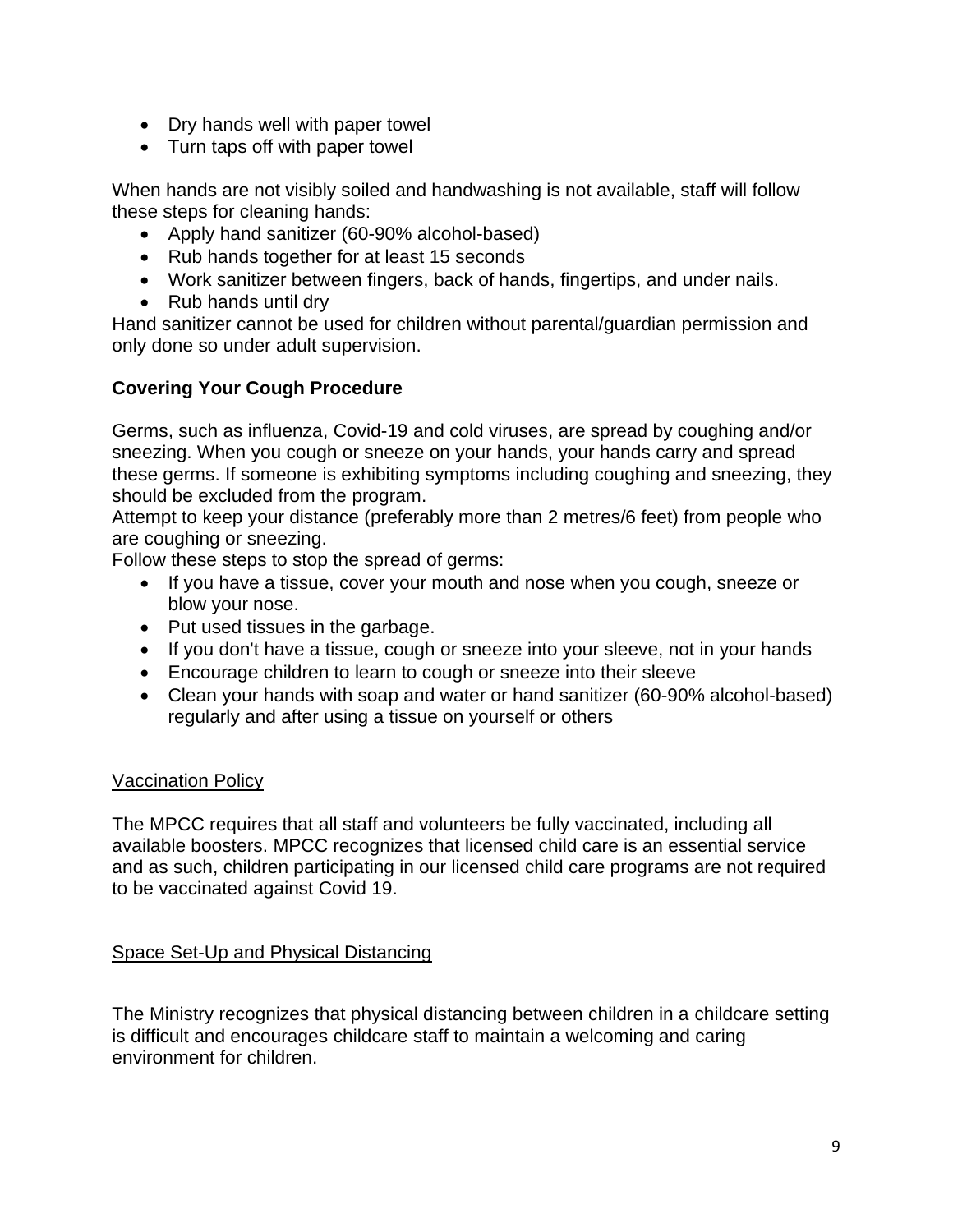Recognizing that physical distancing is difficult with small children, additional suggestions include:

- $\triangleright$  when possible, moving activities outside to allow for more space; and
- ➢ planning activities that do not involve shared objects or toys

# Child Care and Early Learning Office

At this time, the office will be off limits to all staff and families, excluding the Supervisor, and Designates. The small gym will be available to Educators for a place to program plan or sit down.

# Meetings with New and Existing Families

In person meetings with new and existing families will be kept to a bare minimum. Telephone calls and Zoom meetings will replace in person meetings.

# Attendance Records

'Before- and After- School in Manor Park' will be responsible for maintaining daily records of anyone entering the program and the approximate length of their stay (such as people doing maintenance work, people providing supports for children with special needs, and Educators). Records are to be kept on the premises.

• These records will include name, contact information, time of arrival/departure, screening completion/result, etc. These records must be kept up-to-date and available to facilitate contact tracing in the event of a confirmed COVID-19 case or outbreak.

# Protocols When a Child or Staff Demonstrates Symptoms of Illness or Becomes Sick

Staff, parents/guardians, and children must not attend the program if they are sick, even if symptoms resemble a mild cold.

- Symptoms to look for include, but are not limited to: fever, cough, any shortness of breath, sore throat, runny nose, nasal congestion, headache, hoarse voice, difficulty swallowing, new smell or taste disorder, nausea, vomiting, diarrhea, rash, abdominal pain, chills and a general feeling of being unwell. (refer to the daily active screening tool [COVID-19 school screening \(ontario.ca\)](https://covid-19.ontario.ca/school-screening/)
- If a staff member calls in ill, every effort will be made to call in a supply staff. If we are unable to find a supply for that day, there will be no care provided for that specific group. Parents/guardians will be notified before 1:30pm the day of or earlier, if possible.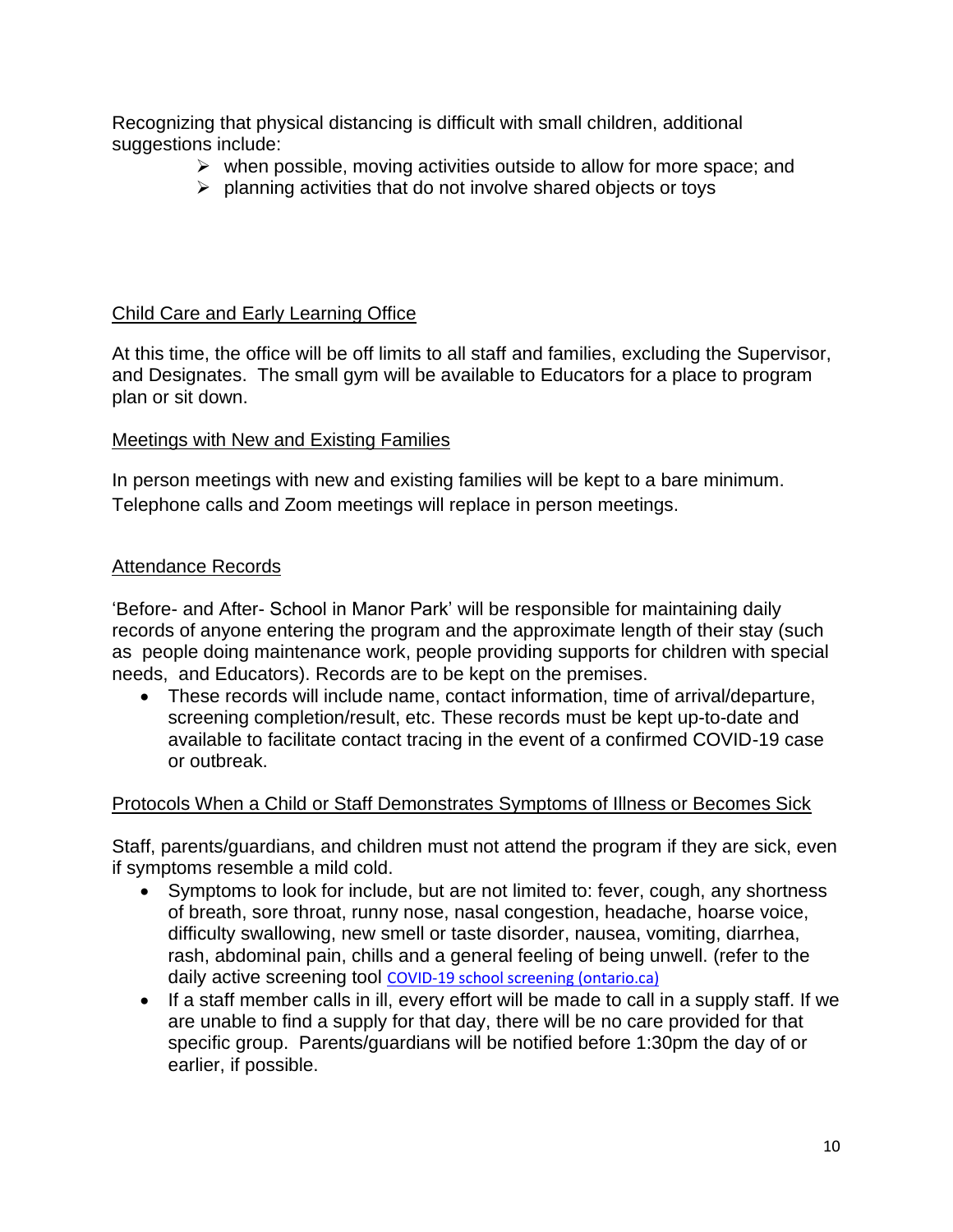If a child or staff member becomes sick while in the program, they will be isolated and family members contacted for pick-up. A child or staff member will be sent home if they are exhibiting 1 or more symptoms.

- The resource rooms across from the main office will be the isolation rooms. Staff must use all personal protective equipment that is provided in the isolation kit within the isolation room. (mask, face shield, gown and gloves)
- The sick person should be provided with tissues and reminded of hand hygiene, respiratory etiquette, and proper disposal of tissues.
- If the sick person is a child, staff should remain with the child until a parent/guardian arrives. If tolerated the child shall wear a disposable mask. Staff should also avoid contact with the child's respiratory secretions.
- All items used by the sick person shall be cleaned and disinfected.
- Ottawa Public Health must be notified, and their advice and direction will be followed. 613-580-2424 x26325
- OPH will provide any further direction on testing and isolation of any close contacts.
- If a child or staff is sent home with symptoms, they may only return to the program with a negative Covid test result and 24 hours symptom free or 14 days self isolating and return to program on the 15<sup>th</sup> day with no symptoms.
- If a child or staff receives a positive Covid test result, they may return to the program 10 days after receiving results with no symptoms.

# Serious Occurrence Reporting

- Where a licensee chooses to close the entire child care centre or home premises, or the local public health unit determines that a full or partial closure is required, a serious occurrence report must be submitted to the ministry under the "Unplanned Disruption of Service" category in the Child Care Licensing System. Please also note there are requirements of employers to let workers know if they may have been exposed in the workplace.
- To support ongoing monitoring and transparency related to COVID-19 impacts on child care, the ministry is encouraging licensees to monitor absenteeism rates in their programs. Given the widespread transmission of the Omicron variant and changes to the provincial testing approach, child care operators will no longer be routinely notifying families of positive cases or if an individual is absent due to symptoms associated with COVID-19.
- If absenteeism rises to a defined level in a child care program (approximately 30% above baseline), licensees are expected to send a template notification to families and staff/providers in the affected child care setting, signed by the local medical officer of health, with information on public health measures for families and staff/providers to follow (for example, monitoring of COVID-19 symptoms). Licensees are encouraged to reach out to their local PHU in this scenario to get access to the required template.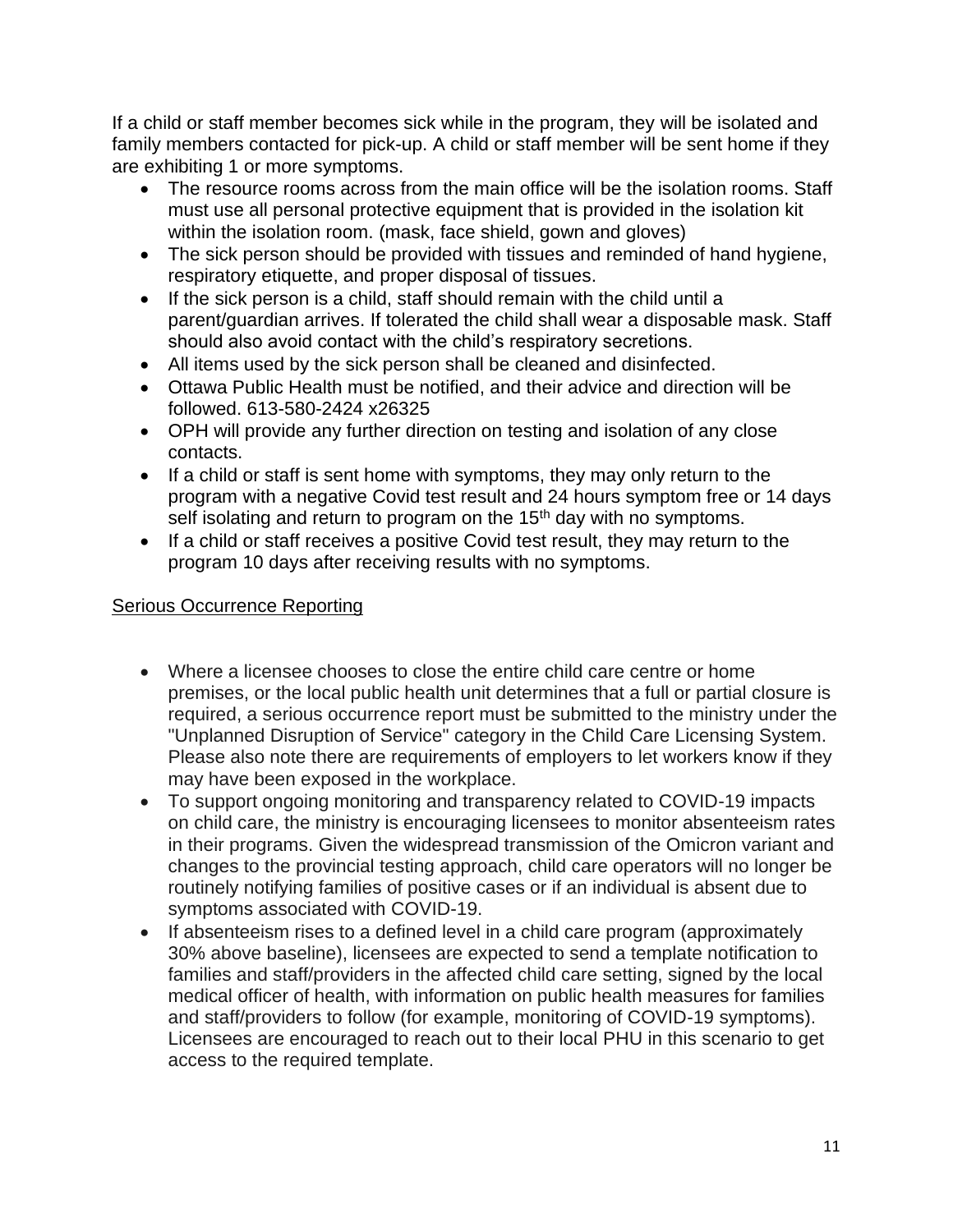# Communication with Families

'Before- and After- School in Manor Park' will provide communication to families in regard to the enhancement of health and safety measures as well as direction about keeping children home when they are sick. This will help to keep all children and staff safe and healthy.

Currently, 'Before- and After- School in Manor Park' has not needed to create a policy about how to bring families back into the re-opening phase. The results of the survey to families has allowed us to be able to bring all families who requested care in September back on the first day of school. Any need to prioritize will be communicated with families and an equitable approach will be implemented to assess priority for care. Prioritization of limited childcare spaces will be assessed in the following manner:

- 1. Front line workers
- 2. Care for families where parents must return to work, and that work is outside of the home
- 3. Families with special circumstances that would benefit from children returning to care, such as children with special needs.

#### Parent Fees

Fees for care will remain the same as the fees outlined on the 2021-2022 registration form prior to closing. There will be no refunds issued for missed days, closures due to Covid, or for children being sent home early from the program for sickness or behaviour related instances.

#### Liability and Insurance

Manor Park Community Council has consulted our insurance advisor about any other considerations for operating and providing childcare during this period.

#### Pick-up/Drop off Procedures

Pick Up

- Parents/Guardians are not permitted on OCDSB property.
- Parents/Guardians should not go past the screening table and should obey social distancing while waiting for their child to be brought to them. Parents/Guardians must wear masks. Staff will wear appropriate PPE and will be available for bringing the child from the child's program room to the parent.
- Parents/Guardians may pick up their child(ren) between the hours of 3:00pm and 6:00pm.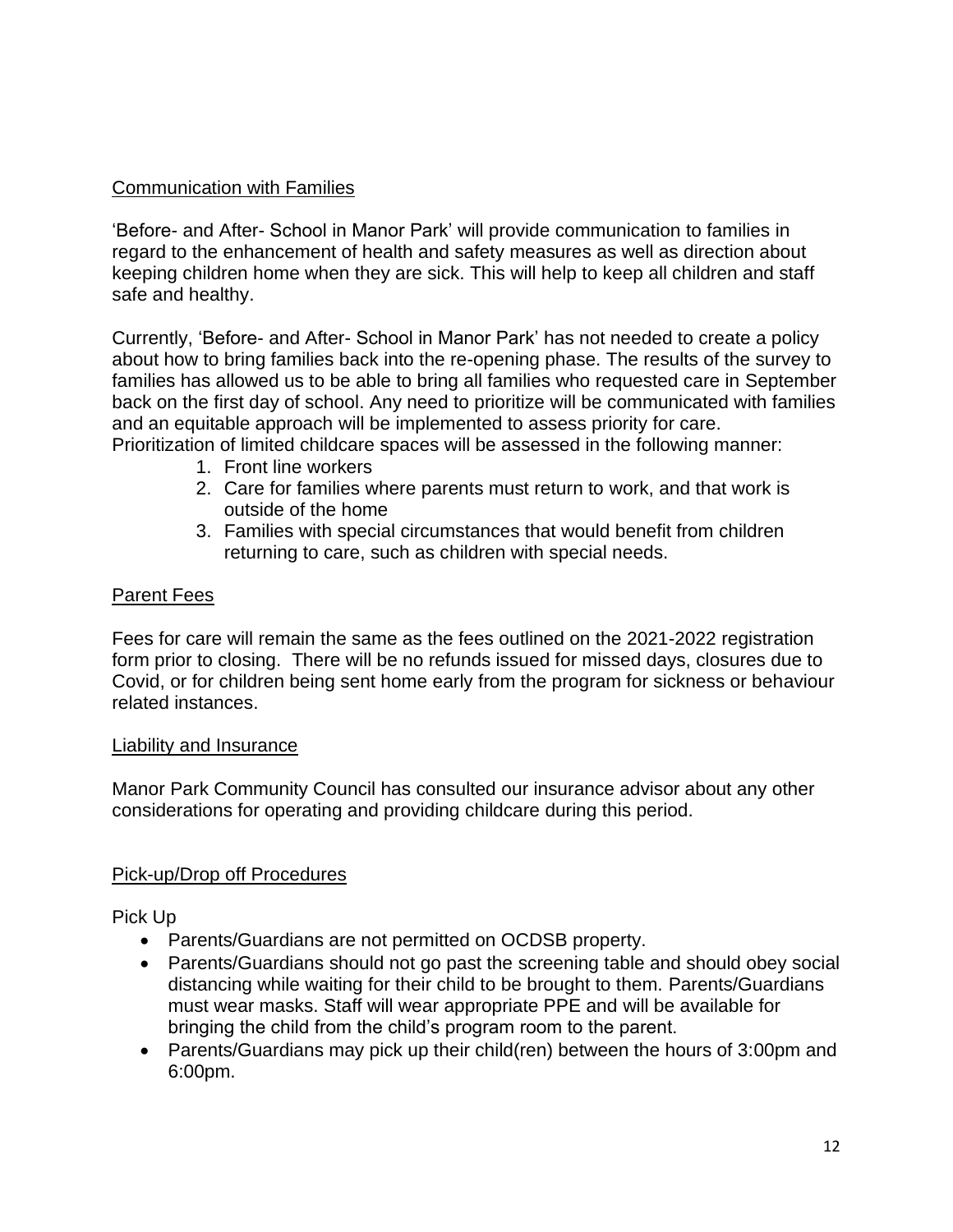• Parents/Guardians patience is appreciated as we go through the process of returning their child/children to their care.

Drop Off

- Parents/Guardians and children are to wear a mask when approaching the screening table.
- Drop off begins at 7:15am and ends at 8:15am.
- If dropping off after 8:15am, parents/guardians must drop their child off to the school staff.
- Children must be dropped off by a parent/quardian to the screening table. Parents/Guardians are not permitted to take their child directly to their group.

# **Visitors**

- There will be no non-essential visitors at the program.
- The provision of special needs services will continue.
- Use of video and telephone interviews will be used to interact with families where possible, rather than in person.
- Ministry staff and other public officials (e.g. fire marshal, public health inspectors) are permitted to enter and inspect a childcare centre at any reasonable time but must complete the Daily Active Screening Questionnaire, sign in and wear proper PPE.
- There will be no volunteers permitted into the program.
- Placement students will be allowed.

# Program Statement/Activities

**'Before- and After- School in Manor Park' will continue to implement our program statement**. It is recognized that there may be approaches outlined in the program statement which may not be possible due to physical distancing. We will not be required to make updates to our program statement during the reopening phase.

# Snack Time

- Children will continue to bring snacks from home.
- Parents will be encouraged to send snacks that their child does not require assistance to open.
	- $\circ$  If a child is needing help to open their snack, Educators must wash their hands prior to opening the snack and immediately after handing the snack to the child.
- There should be no shared items (i.e. cutlery, snacks).
- Where possible, children should practice physical distancing while eating.